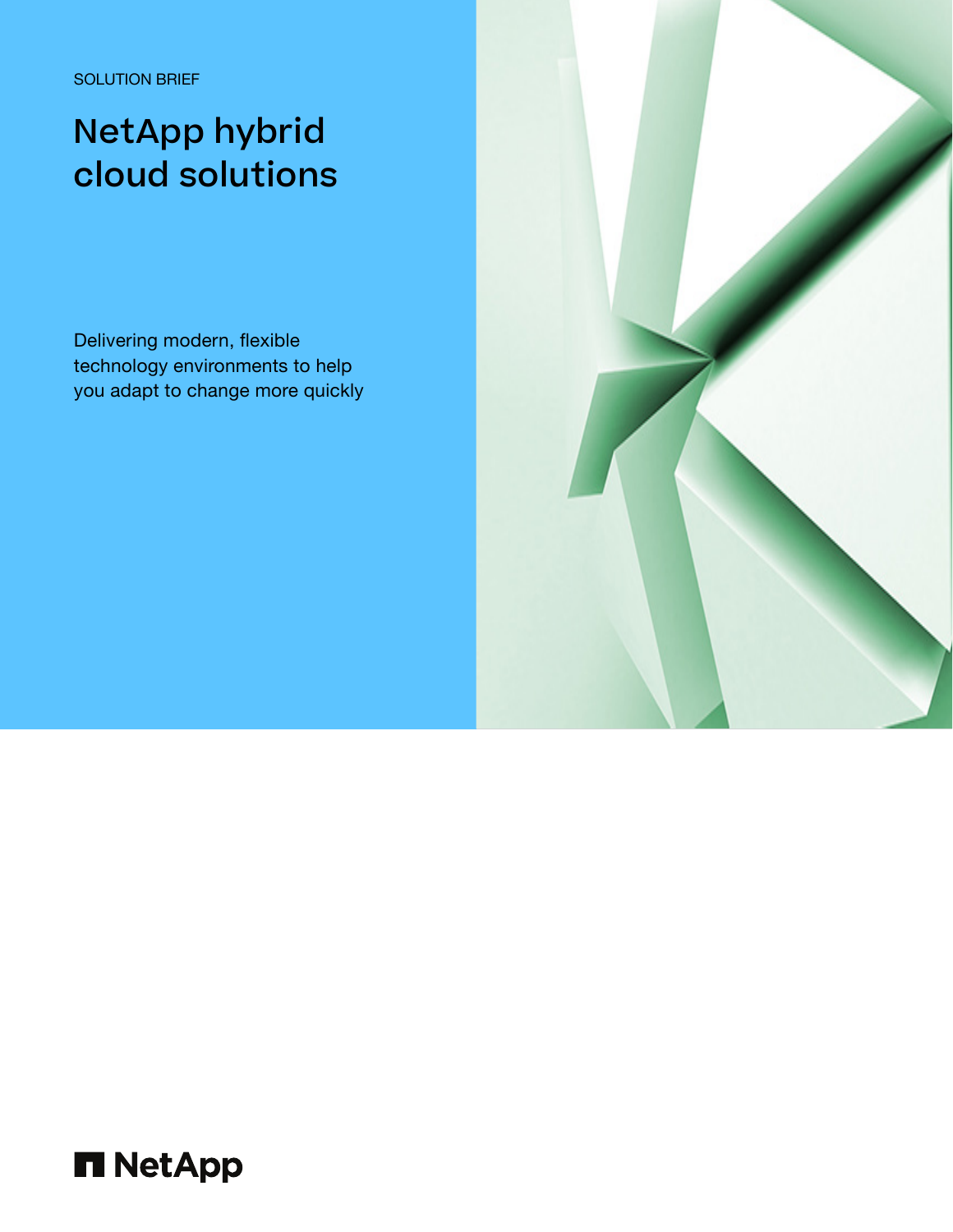Today's rapid changes in work and business priorities demand new levels of flexibility—especially when it comes to the applications that drive your business and their underlying infrastructure. Achieving flexibility means continually modernizing your infrastructure to better support your existing apps along with future cloud-native apps. It means using elastic public clouds and storage resources to augment your on-premises footprint. With elastic storage, you can quickly and easily move data to wherever it needs to be—on premises, at the edge, or in a public cloud—for better access by the users and applications that need it. If architected right, modern infrastructure that affords this flexibility offer great advantages to your business: the ability to move quickly, to compete better, and to pivot dynamically with change.

Yet managing applications and data across distributed environments, while also maintaining availability, resilience, performance, and security, isn't a simple undertaking. Integrating diverse public, private, and edge environments is complex, and can cause interoperability and management challenges that create operational risk.

NetApp® hybrid cloud solutions remove that complexity and risk, giving you the freedom to use the most appropriate resources at any point in time, regardless of physical location and cloud provider.

"It's all about how much data we can generate, how fast we can understand what the results mean—and that's all about getting data from cloud compute back to the factory and pulled together in a way that we can draw conclusions really very quickly and cleanly. And that's pretty much what NetApp enables us to do."

—Jon Marshall, Aston Martin Cognizant Formula One Racing Team, Head of Vehicle Science

#### **Key benefits**

- **• Constantly innovate**. An agile hybrid cloud lets [Siemens](https://www.netapp.com/customers/siemens-healthineers-cvo-case-study/) Healthineers' developers access storage to speed up innovation. They expanded their data center to the cloud without refactoring or reducing application functionality.
- **• Pivot quickly for competitive gain**. [Dow Jones](https://www.netapp.com/customers/dow-jones-data-fabric-case-study/) created a hybrid environment to eliminate data silos and give stakeholders access to data when and where they need it. This environment helped them create game-changing customer experiences and boost competitive differentiation.
- **• Respond to customers, and deliver new experiences, faster.** Using a hybrid cloud to activate data from around the world helped [Ducati](https://www.netapp.com/customers/ducati-data-fabric-case-study/) optimize motorcycle performance and elevate its customer experience.
- **• Make decisions faster.** A hybrid cloud let [Aston Martin](https://www.netapp.com/partnerships/aston-martin-formula-one/) integrate data from the trackside to factory—supporting faster, more confident decision making that translated to a winning edge on the track.

With this freedom, you can dynamically support your existing enterprise apps and new apps—all in the same integrated environment.

# **The ultimate flexibility**

NetApp helps you build and evolve a unified hybrid cloud that seamlessly integrates your data center with your choice of public clouds. A unified hybrid cloud provides a common storage layer with a consistent set of tools and processes to manage, protect, and move your enterprise data and applications without requiring additional staff or skills. With NetApp's application-driven infrastructure and capabilities, you'll realize greater cost optimization, security, resilience, performance, and manageability across your entire footprint supporting all of your workloads.

# **A strong, flexible foundation with ONTAP**

NetApp ONTAP® data management software is the heart of the NetApp hybrid cloud. ONTAP gives you the same rich enterprise-grade data services on premises and in the cloud, for full interoperability and consistent data storage, management, and protection in any environment.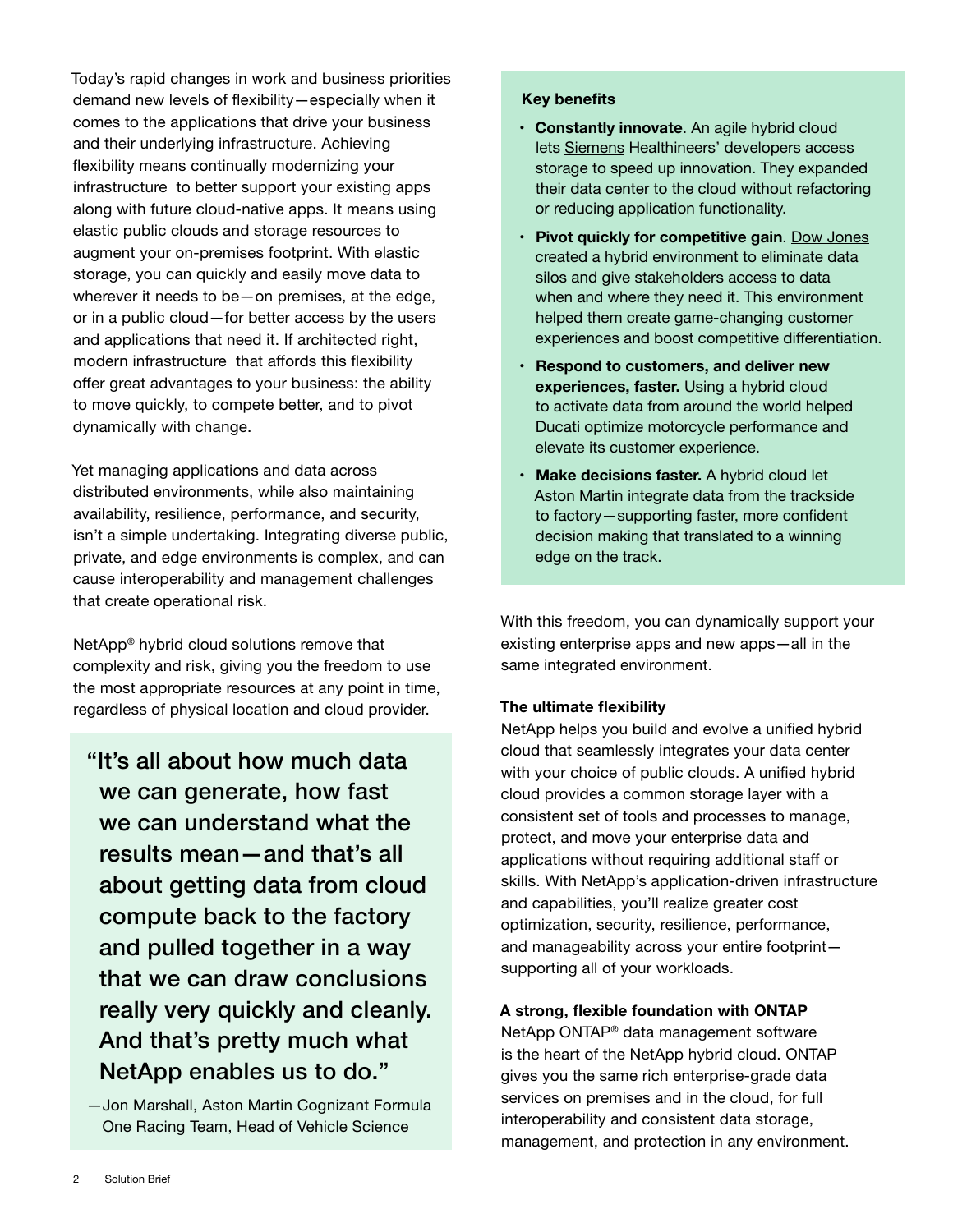The same rich data services—in the enterprise and in the cloud **The same rich data services—in the enterprise and in the cloud**



It's the only data management software running both on premises and natively in the world's biggest public clouds. Because ONTAP supports a hybrid cloud architecture that isn't tied to a location or cloud vendor, you avoid cloud vendor lock-in and can move and store your data where needed. And ONTAP supports file, block, and object data storage, so it satisfies multiple use cases and enables application and data mobility with no refactoring or replatforming of applications.

# **Simplified data management**

NetApp provides a full suite of application-driven infrastructure and data management services to help you consistently manage, analyze, and optimize your data and underlying hybrid cloud infrastructure. These services provide a consistent approach to legacy, monolithic workloads as well as cloud-native and container-based workloads.

**• Infrastructure and data management**. NetApp Cloud Manager provides a consistent way to manage, secure, and protect your data more efficiently across distributed hybrid cloud environments without the need for new skills or staff, while NetApp's extensive set of APIs let you automate infrastructure and application management by using your preferred automation and orchestration frameworks. Cloud Backup Service delivers seamless and cost-effective backup and restore capabilities for protecting and archiving cloud and on-premises ONTAP data.

- **• Infrastructure analytics**. NetApp artificial intelligence for IT operations (AIOps) tools create a more proactive, predictive environment, reducing administration and downtime costs. NetApp Active IQ® uses AI to proactively protect and optimize your infrastructure, and NetApp Cloud Insights gives you complete visibility into your infrastructure and applications. You can monitor, troubleshoot, and optimize all your resources and applications across your entire technology stack, whether it's on premises or in the cloud. Cloud Secure, a feature of Cloud Insights, analyzes data access patterns to identify risks from ransomware attacks.
- **Data analytics**. Driven by powerful AI algorithms, NetApp Cloud Data Sense (formerly Cloud Compliance) provides hybrid cloud and on-premises data discovery, mapping, and classification. It offers automated controls and reporting so that you can always stay on top of your data.
- **• Optimization**. Spot by NetApp is a cloud automation solution that uses advanced analytics to continuously optimize your cloud infrastructure resources.
- **• Cloud-native application management**. NetApp Astra provides application storage management and data provisioning for stateful cloud native applications powered by NetApp's trusted data protection technology. Astra presents a consistent data management experience across a hybrid cloud.